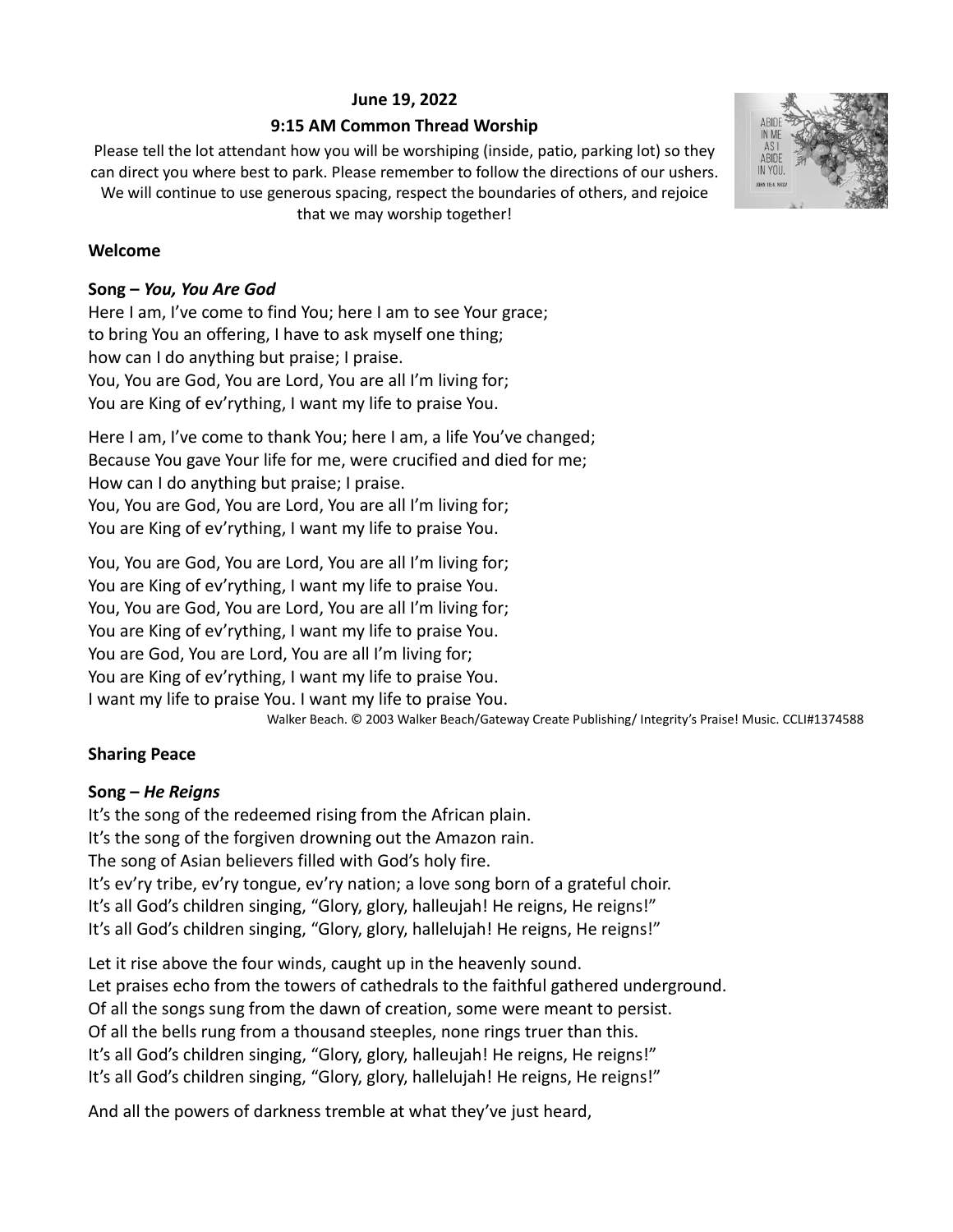'cause all the powers of darkness can't drown out a single word. When all God's children sing out, "Glory, glory, hallelujah! He reigns, He reigns!" All God's children sing out, "Glory, glory, hallelujah! He reigns, He reigns!" Steve Taylor and Peter Furler. © 2003 Ariose Music/Soylent Tunes Music. CCLI# 1374588

### **Prayer Time & Lord's Prayer**

*(To share your joys and concerns, please text them to Elias at 252-578-1090.)*

**Our Father, who art in heaven, hallowed be thy name. Thy kingdom come, thy will be done on earth as it is in heaven. Give us this day our daily bread. And forgive us our trespasses, as we forgive those who trespass against us. And lead us not into temptation, but deliver us from evil. For thine is the kingdom, and the power, and the glory, forever. Amen.**

### **Song** *– All Who Are Thirsty*

All who are thirsty, all who are weak, come to the fountain. Dip your heart in the stream of life. Let the pain and the sorrow be washed away in the waves of His mercy as deep cries out to deep. We sing: Come, Lord Jesus, come. Come, Lord Jesus, come. Come, Lord Jesus, come. Come, Lord Jesus, come.

All who are thirsty, all who are weak, come to the fountain. Dip your heart in the stream of life. Let the pain and the sorrow be washed away in the waves of His mercy as deep cries out to deep. We sing: Come, Lord Jesus, come. Come, Lord Jesus, come.

Come, Lord Jesus, come. Come, Lord Jesus, come.

Holy Spirit, come. Holy Spirit, come. Holy Spirit, come. Holy Spirit, come.

Brenton Brown & Glenn Robertson. © 1998 Vineyard Songs. CCLI# 1374588

### **Scripture Lesson – John 15:4**

Remain in me, and I will remain in you. A branch can't produce fruit by itself, but must remain in the vine. Likewise, you can't produce fruit unless you remain in me.

# **Message – Rooted in Love: Youth ASP Sharing Day**

### **Song** *– New Hallelujah*

Can you hear? There's a new song breaking out from the children of freedom. Ev'ry race and ev'ry nation, sing it out, sing a new hallelujah. Let us sing love to the nations, bringing hope of the grace that has freed us. Make it known, and make Him famous. Sing it out, sing a new hallelujah. Arise, let the Church arise. Let love reach to the other side. Alive, come alive; let the song arise!

All the world sing a new song, reaching out with a new hallelujah. Ev'ry son and ev'ry daughter, ev'ry one sing a new hallelujah. Arise, let the song arise. Let love reach to the other side. Alive, come alive; let the song arise!

Leader: Woh, **All: woh,** Leader: yeah, **All: yeah.** Leader: Let the song arise, **All: let the song arise,** Leader: yeah,